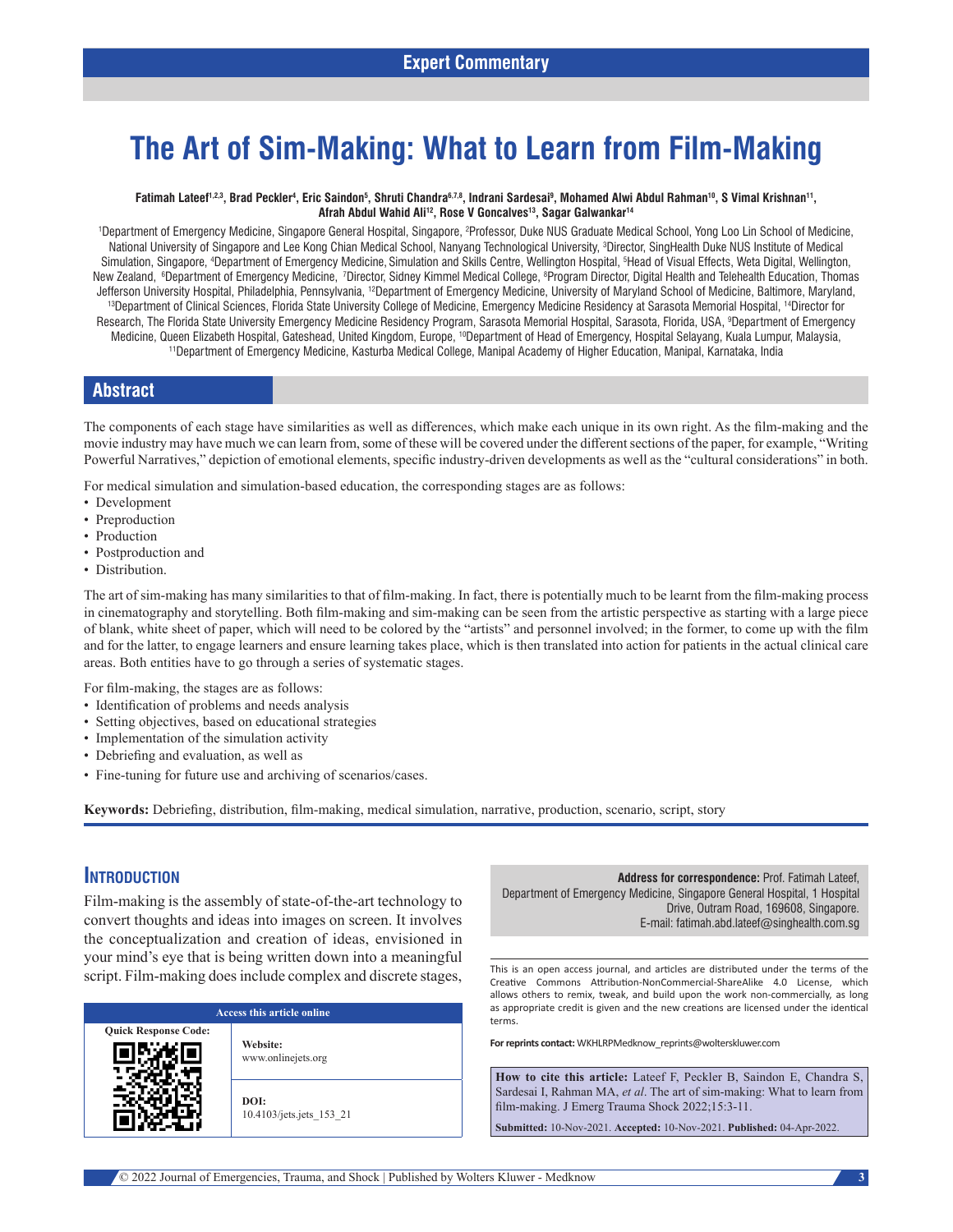which take place before audiences see the final product on big screen. Cinematography which is derived from a Greek word which means "writing with movement," is a specialized craft of making motion pictures by capturing stories with emotions, using technical capabilities. Inspiration from life experiences, lessons from decision-making, and choices as well as one's journey with significant emotional impact may contribute toward the generation of ideas, which can be researched and converted into meaningful scripts for a story, fit for the big screen. Cinematic productions also may be used to demonstrate a moral, promote an agenda, or reinforce specific beliefs. New technology is always changing the film making process but the underlying idea is always to tell a story or to educate in a way that brings the audience into the world you have created. The glitz, glamor, and glitter of film-making, with the special effects, integrated with good scripts and seasoned actors, can result in an exciting and phenomenal movie.[1-3]

New digital technology has become more pervasive and is now used more frequently in the creation of films. It has enabled a new type of creativity though immersion and integration. Digital technology can remove physical constraints, enhance the visual effects significantly and even use computer-generated characters. Virtual film-making has opened up opportunities. Film-making is often cited as the biggest beneficiary of digital technology. Virtual production is now used on most big budget films and is filtering down into all the aspects of film‑making. Virtual production allows a director to first capture the performance of the actors using motion capture to previous out the story. Once the director is happy with the performances, they can go back and virtually enter the scene in real time. While the capture is played back the director has the ability to find, add lighting and FX (special effects) to help tell the story. Even more advanced is artificial intelligence (AI)-driven filming of the future. This is where a dynamic film is an experience that the audience at the center of the powerful story is able to effect in real time, thus affecting the storyline.<sup>[3,4]</sup>

Simulation represents a technique that can replicate or amplify actual real-life experiences, through controlled and guided immersive interventions or steps. The simulated experiential learning can be powerful enough to evoke actions, interventions, emotions, and decision-making closely resembling the real-world situation encountered by practitioners. Simulation has been used in industries such as aviation, military warfare planning, business scenarios strengths, weaknesses, opportunities and threats analyses, and several others. Medical simulation is relatively newer and continues to develop. There is much for us to learn from the more established industries. Simulation can be utilized for a variety of purposes: For training, for simulation-based acquisitions, *in situ* simulation in actual work environment, for analyzing strategies or workflow in the identification of latent threats, safety issues, medical errors, whole system functioning, and other combination of reasons.<sup>[5-8]</sup> A successful simulation requires a very robust design. The model of simulation used can also vary from live simulation to virtual simulation, where the interphase is on the human personnel playing a central role by exerting:<sup>[5]</sup> [Figure 1].

- a. Motor control skills
- b. Decision-making skills
- c. Communications skills.

Virtual simulation may involve character animation, use of AI, and impactful audio accompaniment. Constructive simulated models are also available for integrated use with people and operating systems. The ultimate goal of these spectrum of simulation is to authenticate good and impactful learning experiences.[5,8,9] The scenarios and events chosen can stimulate discussions as well as address knowledge and skills gaps. The spectrum of training using simulation can be used for training novices at the undergraduate level, to medical practitioners in training and even faculty development.[8-12] When it comes to simulation, ideas for scenarios are obtained from clinical settings and experiential exposures of the person or faculty organizing the training. Using "pattern recognition" which involves a constellation of signs and symptoms, rare cases as well as presentation in certain diseases and challenging simulation scenarios are created, with scientific details and rigor, vital signs progression, and the realistic unfolding of a clinical situation.<sup>[13]</sup> Unlike some of the more subjective elements in film-making, medical simulation requires well researched, evidence-based details, adequate planning, and often correlation with clinical investigations and results. There must also be clearly defined learning objectives for such simulation sessions. While scenarios are scripted, there is room for spontaneity of actions from the participants and this adds to the fidelity and immersion of the experience. Finally, before embarking on any form of simulation-based training, it is important to perform the appropriate needs assessment and gap analysis to see where and how it fits into an existing curriculum or training program.



**Figure 1:** Human personnel role in simulation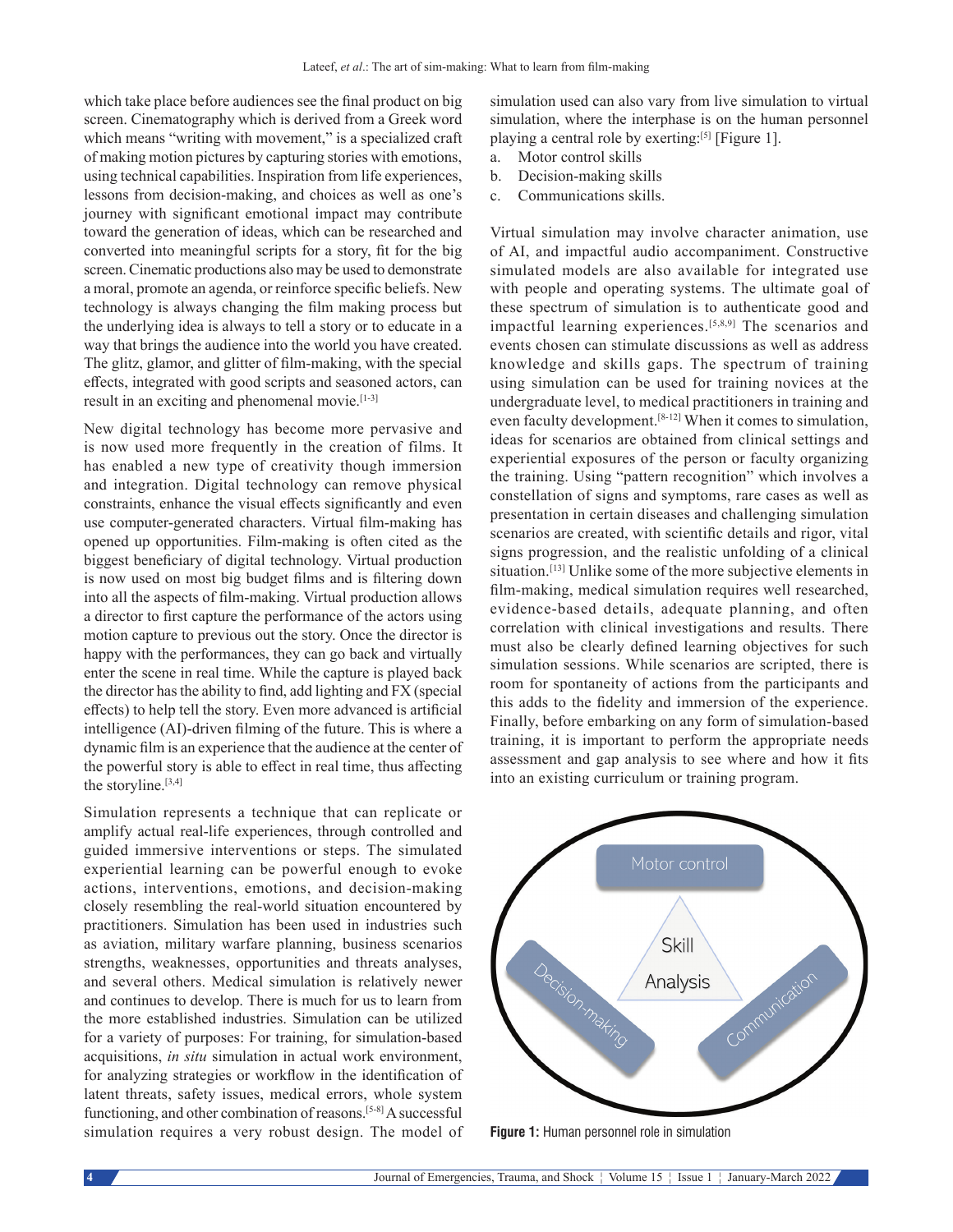When considered carefully, the art of sim-making has many similarities to that of film-making. In fact, there is potentially much to be learnt from the exciting areas of film-making, cinematography, and big screen movies. Both film‑making and sim-making use a form of a storyboard. From an artistic perspective, it starts with a large piece of blank, white sheet of paper, which will need to be colored by the "artists" and personnel involved; in the former, to come up with the film and for the latter, to engage learners and ensure learning takes place, which is then translated into action for patients in the actual clinical care areas.

# **Development Phase/Identification of Problems and Needs Analysis**

This is the first step in film-making, where the planning and putting together of the ideas take place. Conceptualization of the film, its genre, proposed length, scale and details are comprehensively pieced. The film may be an adaptation from a book (e.g., a novel or an autobiography), be based on some personal experience or a remake of an older production. There will be the need for research into the necessary and relevant details pertaining to the film. The target audience group may also be decided upon. It could be a film with a generic outreach to the community of all ages, or targeted to specific groups such as children, teenagers and young adults, seniors, and retirees. However, often a movie planned to reach out to certain groups may appeal to the masses. For example, animated Disney movies are well loved not just by the younger generation, but they have a much wider appeal.<sup>[1]</sup>

During this phase, the financing capabilities must also be projected and reviewed. This can determine the size of the production, operations, and assets to be acquired. This is also when potential liabilities must be analyzed. Essentially, the developmental phase is when the who, where, what and how are all decided upon.

Similarly, in medical simulation, the scenario or story will be determined by the curriculum or needs of the program. The first stage is the identification of the problem and performing the needs analysis. The faculty will decide on the spectrum of simulation and technology to be utilized to meet the learning objectives. This has to be aligned against the target group of learners, their levels of competencies, and capabilities. There is the decision about using high fidelity versus low fidelity simulation, incorporation of task trainers when using hybrid simulation, incorporation of standardized patients or just team-based scenario management. These decisions are often based on available resources and financial capabilities of the institution.[7,14] The exact flow of the scenario and script must be decided as well as the characters involved, for example, patients, health-care staff, confederates as relatives. Some scenarios may involve inter-professional teams of health-care providers. This can set the stage for teamwork assessment, crisis resource management, and closed loop communications among others. The setting and location can be chosen as

well and this is usually done to depict exactly where the scenario takes place, such as the intensive care unit, general ward, the operating theater or the emergency department. *In situ* simulation versus laboratory simulation must also be finalized. In this development phase, all the necessary assets and equipment to be procured must be prepared. It is important at this stage that there is "buy in" from the administration and faculty.[15] The faculty in charge must also be aware of any potential complications and issues as well as potential liabilities.[11]

### *"***Writing Powerful Narratives" and finding your story**

In both film-making and medical simulation, the conceptualization and integration of ideas into a narrative which tells a compelling story is critical. The script is the most important part in the filmmaking process. If the audience is engrossed into the film then the vision of the director can be told without question. If the story is not compelling then your eye will wonder on the screen. In the words of James Cameron "If they are not looking where you want them to, then there is no point to the shot." The initial script will be developed, edited, and modified along the way to fit a storyline. It will be driven by the creativity and inspiration of the script-writer. From the broad ranging scripts, a final version will then be put to production to generate a movie or film. Scripts have structure: introduction, body, and the ending, which will be interspersed with exciting characters, dialogs, and settings. Screen writing and screenplay will then review how to enhance the dramatization, add structure, fine-tune dialogs, characters, and style.

Scenario writing in medical simulation can be challenging. This must be curated to meet the learning objectives. These scenarios will have the introduction, which then develops into the body of the case and finally, the closure and outcomes. The body of the scenario can vary in length, depending on how many issues have to be handled and how complex these issues are. Scenarios can have single or multiple patients, health-care staff, and confederates, who can add in some degree of realism. The length, flow, number of curve-balls at strategic points, and complications can be varied accordingly to suit needs of learner groups. These scenarios are planned with some degree of versatility to assess different elements, for example, clinical reasoning and decision-making processes.[14,16]

Scenarios can be chosen on the basis of:

- a. Commonly seen clinical cases
- b. Rare and uncommon clinical cases, which certain groups of health-care practitioners need to know how to manage
- c. Complex cases requiring inter-professional staff
- d. High performance team assessment and inter-professional practice
- e. Testing for latent threats in certain clinical environment
- f. Others, for example, high risk clinical cases, crisis communications, and leadership.

The important consideration is that these scenarios are relevant and useful to achieve the learning objectives. They are often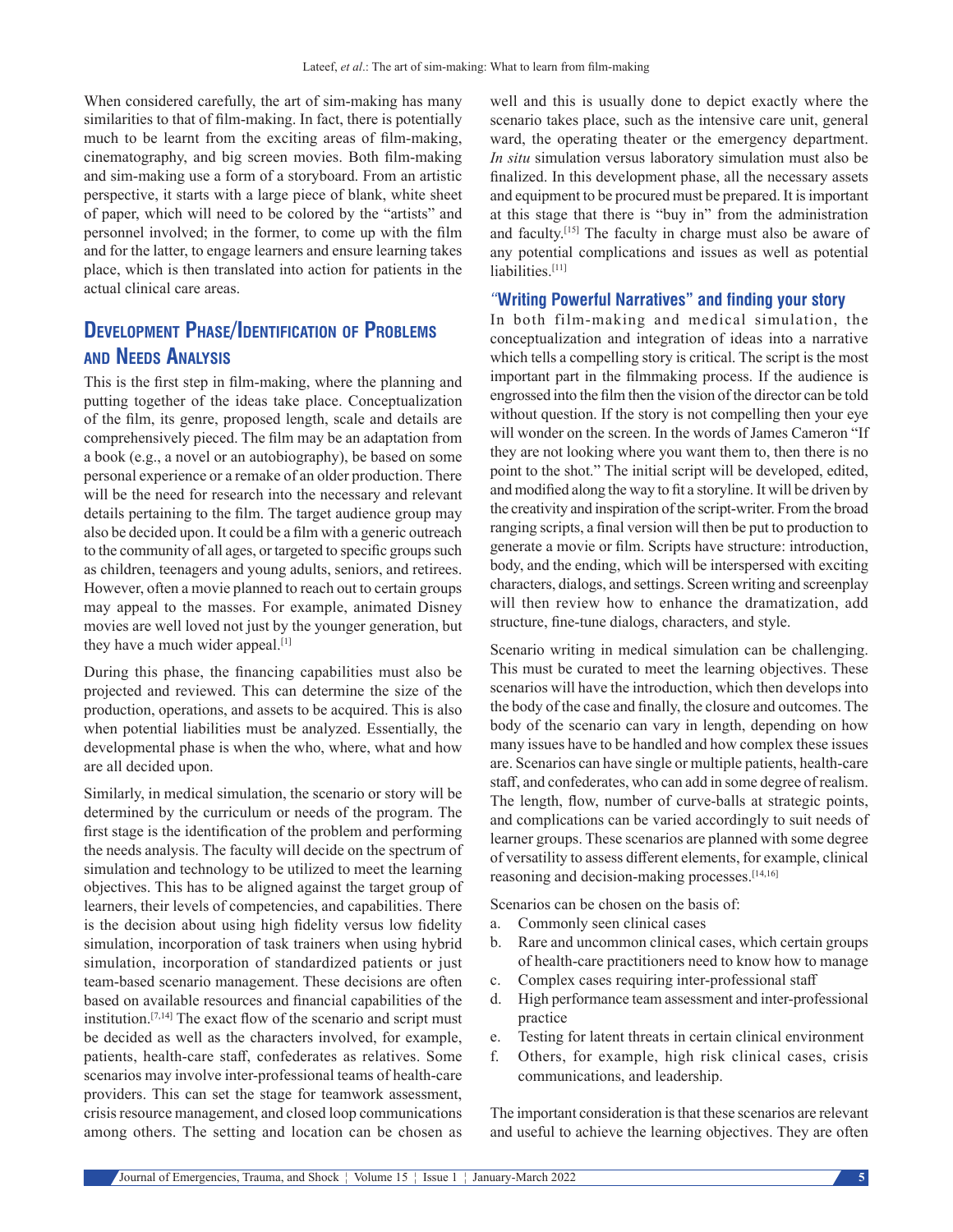also peer-reviewed by a fellow faculty. Acommon way to align everyone who wants to draft a simulation scenario is to have standardized framework or guide. The mnemonic S: Specific, M: Measurable, A: Attainable, R: Relevant and T: Timely, is often used<sup>[13,16]</sup> [Figure 2].

The bottom-line in both film-making and medical simulation scenarios is: Are we telling a powerful enough story to make the impact?

# **Pre‑Production Phase/Setting the Objectives**

This is the phase were every step of creating the film is planned and designed carefully with all the details of execution.The film director would have made the decision as to how his movie will be delivered to the audience, for example, through big screen, through large scale theater performances, using forum theater play concept or even a virtual movie. The director is responsible for the story-telling. The wider the understanding of the human experiences, the broader, more creative and all-encompassing one can be. The storyboard of each scene will also be set with the concept artist and they will create the visual images to assist the director in communicating the ideas. The producer of the film will conduct the hiring of the film crew, whilst the production designer is responsible for the overall visual concept. The latter will work closely with costume designers, choreographers, photographers, special effects, videographers as well as the musical composer, sound designer and mixer, as relevant. There are many specialized roles and duties in film production today. In virtual film‑making, the preproduction and production phases are more closely linked to the postproduction phase.<sup>[1,17]</sup>

In medical simulation, the faculty in charge is the equivalent of the film director. He may work with a few other faculty, the simulation educator and technologist as well as the operations staff. They will discuss the scenarios, modes of simulation to be utilized and the execution of the scenario. Issues such as the commencement of the scenario, its flow, when to showcase investigations results, radiographs, response to call for help from other specialists, when to bring in the confederates and the like, have to be addressed. The simulation technologist



Example of using 'SMART' goal framework in medical simulation scenario

**Figure 2:** The S: Specific, M: Measurable, A: Attainable, R: Relevant and T: Timely objectives for scenario writing

will also assist with operational matters, equipment testing, preparation, and set-up. Moulage in medical simulation is similar to "costume and make‑up" in film‑making which can add to the realism dimension of the scenario as well as enhance the learning experience. Props will need to be sourced and placed within the environment as well the setup of the room in which the scenario takes place. Besides these, there is also a need to arrange for audio‑visual and information technology (IT) staff support. They may help with recording, videography and play-back and other transmission.<sup>[18,19]</sup> During COVID-19, where more computer-based simulations were conducted due to the need for safe distancing, the IT and technical staff were kept very busy to ensure smooth, glitch-free, and timely transmission.

# **Production Phase/Implementation of the Simulation**

Here is where the actual "shooting" of the film takes place on location. All the staff, personnel, cast, and crew will assemble according to the schedule and call sheets which would have been shared with everyone involved. This is also where some groups would conduct casting, sound recording, costumes trials, lighting and screening for the final project. If the location has been decided, it will be the venue where the team would meet and film.<sup>[20,21]</sup> At times, there may be a need to use recording studios or specific sets which have been constructed in the preproduction phase. Practice runs may be done as scenes being filmed may need to be repeated until a satisfactory frame is obtained. This will continue until all scenes have been shot and completed.

Dry runs or practice runs can be conducted with medical simulation, before the final scenario is confirmed. Prebriefing and role allocation for learners must be done before the scenario management commences. The team assembled would include faculty, standardized patients (SPs), simulation educator and technologist, and operations personnel as well as the IT staff. The venue will be either in the simulation laboratory or in the "*in situ* location" where it will be run. Changes and edits made in the preproduction stage will be incorporated here. The scenario would have been fine-tuned accordingly if the team deemed this necessary to ensure clarity and the learning goals are met. The fidelity or level of realism would also have been decided in the preproduction phase. SPs and staff involved will adhere to an agreed script and dialog.[22,23] Video recording will be done according to the best angles and views decided during practice. In medical simulation conducted in a simulation facility such as a simulation laboratory, the production team will be stationed behind the one-way mirror, whilst the 'patient" and actors as well as SPs will be in the laboratory itself.[23,24]

# **Post Production Phase/Debriefing and Evaluation**

The director and editor will review all takes and create a director's rough cut of the film. They will be looking at the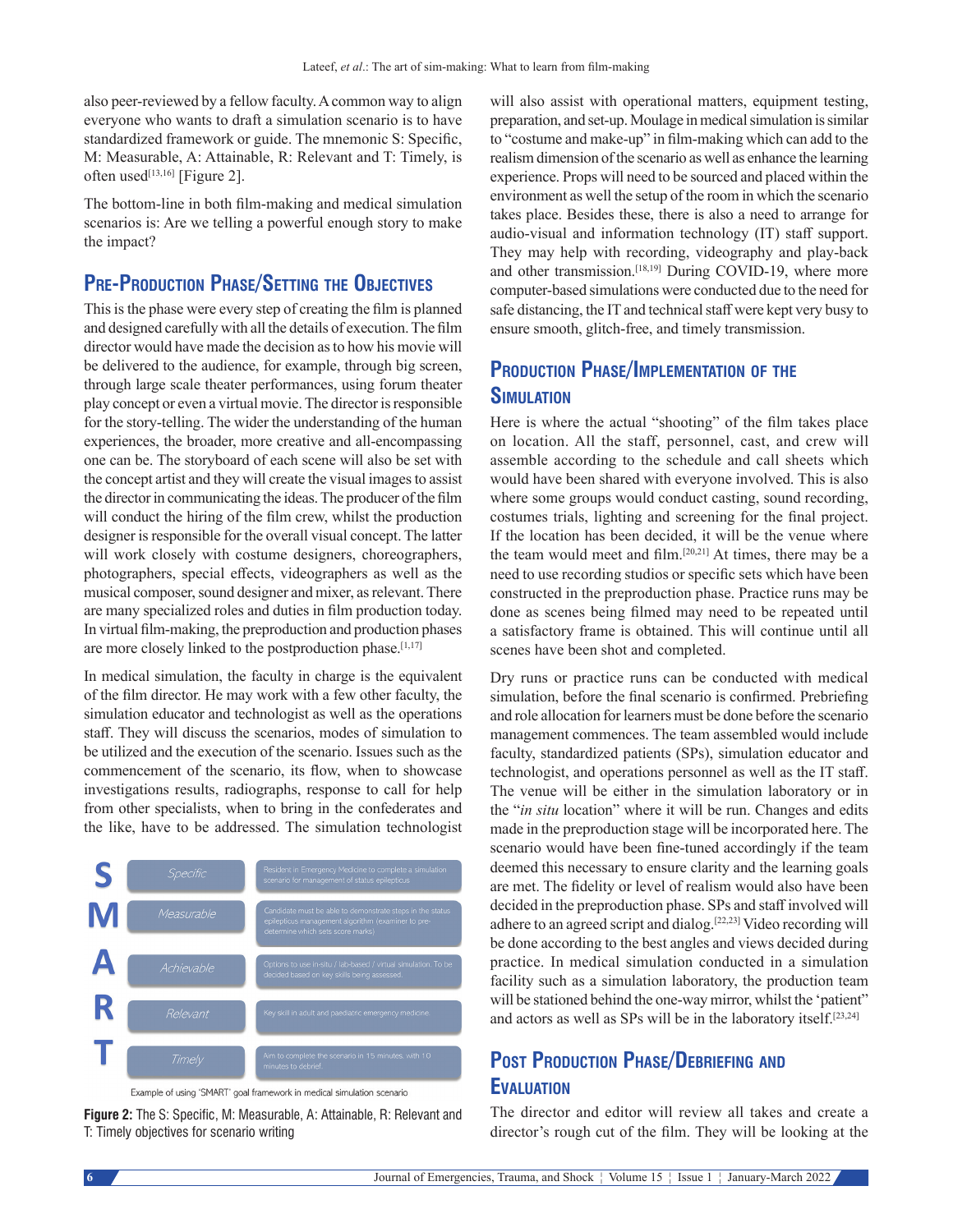acting, actors' performances, flow of the scene and how the storyline is built up, from the introduction to the body and finally the closure. Costume, make-up, choreography, blending of the music as well as integration from scene to scene are also reviewed. Changes may be required and at times, a retake of certain scenes may prove necessary. Similarly, cuts can be made as deemed appropriate. Once a approved cut is finished the film will be enhanced with visual effects, sound editing and a music score. This stage will be the final phase before release and so every aspect of the production must be vetted carefully. The end result will be the film coming together ready for the next phase, i.e., screening and distribution.

The post production phase of filmmaking is comparable to the post simulation stage, whereby the team would have managed the patient in the scenario and would leave the "scene" and be prepared for terminal debriefing. The latter is debriefing conducted at the end of the whole scenario management.<sup>[25-27]</sup> The debriefer or facilitator is also like a movie director in that they are meant to guide the discussion to elicit the emotions of the experience, cover the learning objectives, and make it memorable or recallable.[28] There is also the possibility of conducting micro‑debriefing, where there will be appropriate stops during the conduct of the scenario, for the faculty to debrief and share certain pointers, before the team proceeds to the next stage of the same scenario. Micro-debriefing is more suited for novice learners, medical students or staff doing simulation based learning for the first time, whereby more supervision and direction will be needed. At times, the team may want to repeat their handling of the whole scenario again. This can be repeated until they are all confident and have attained a certain level of competence. This is also known as deliberate practice.[29,30]

Showmanship, despite the fact that many in Medicine may not have given this thought, plays a critical role in building rapport and interaction with patients. The right balance of verbal and nonverbal communications skills is important. Simulation training with the feedback and debriefing following each scenario can help practitioners enhance their presentation skills, which does involve some degree of showmanship. This is helpful with their presentations at seminars, conferences, to small groups, interaction with inter-professional staff, summarising the information gathered from history taking and also during examinations. They will learn the art of delivery and presentation during some of the simulation sessions [Table 1].

#### **Table 1: The art of presentation**

#### **Techniques and Pointers**

|   | Delivery skills                                                   |
|---|-------------------------------------------------------------------|
| E | Expectations, of self, of others you are interacting with         |
|   | Topic or Theme, know this well, read about it to boost confidence |
|   | Audience, understand the people you are talking, presenting to    |
|   | Individual conversation, for example, to patient, to a learner    |
|   | Language choice, including choice of words to be used             |

# **Distribution Phase/Fine‑Tuning for Future Runs and Archiving the Scenarios**

At this final stage. The film is ready for viewing and release to cinemas, theatres, for digital video discs, appropriate streaming platform and other alternative digital media platforms. Promotional marketing would also have been planned for this phase. Sale to consumers will then follow suit.<sup>[1,3]</sup>

For medical simulation, the scenarios created can be archived for future use and reference. There are some institutions and academic centers that may share these in the form of online scenario library as well. If scenarios are VR, AR, or other type of video productions they would be made available at this point for the desired audience to experience them.

### **Special Considerations**

### **Handling emotional situations and death**

Good films are littered with many emotional scenes which can make the heart of the audiences go aflutter! Films can make us cry, laugh, feel joy and sadness as we identify with the characters. There may be occasions for celebrations, break-ups, death, sadness, rejection and even a spectrum of mental health manifestations. Good actors can personify emotions very accurately and realistically. These can be very impactful on viewers.[17,18,20,21]

Similarly, SPs involved in medical simulation perform and act out the scenarios to create as much realism as possible. This helps enhance the fidelity of the simulation scenario. There are indeed emotions involved in handling some of these scenarios and cases which can impact learners. It is important to ensure the psychological safety of SP's, learners, and participants in every simulation scenario. This may have been the reason as to why, in the early days of medical simulation, it was believed that "the manikin should not die". This thought has evolved over the years and today, this is not 'taboo'. In fact, simulation scenarios are being used to train and help learners practice the technique of informing death and breaking bad news.[31,32] The experience is thought to be useful for learners to understand the emotions, fear, sadness and limitations involved in such experiences. Staging the manikin's death must be planned appropriately in a sensitive way, just as these death scenes must be planned and shot in the same manner for films. The prebrief done before the conduct of the simulation proper must address these issues adequately. Facilitators and faculty must be aware when using these scenarios and watch their learners closely to monitor their emotional state. During debriefing, these may be addressed as needed, with honesty, but never with blame, humiliation or criticisms.[27,33,34]

#### **Racial and gender issues**

Public sensibilities and acceptable behaviors have changed over time. Some films that were made in the 1950–1960's could be considered unacceptable to today's audiences. This is evidenced by the evolution of the Motion Picture Production Code or Hays Code to the current grading system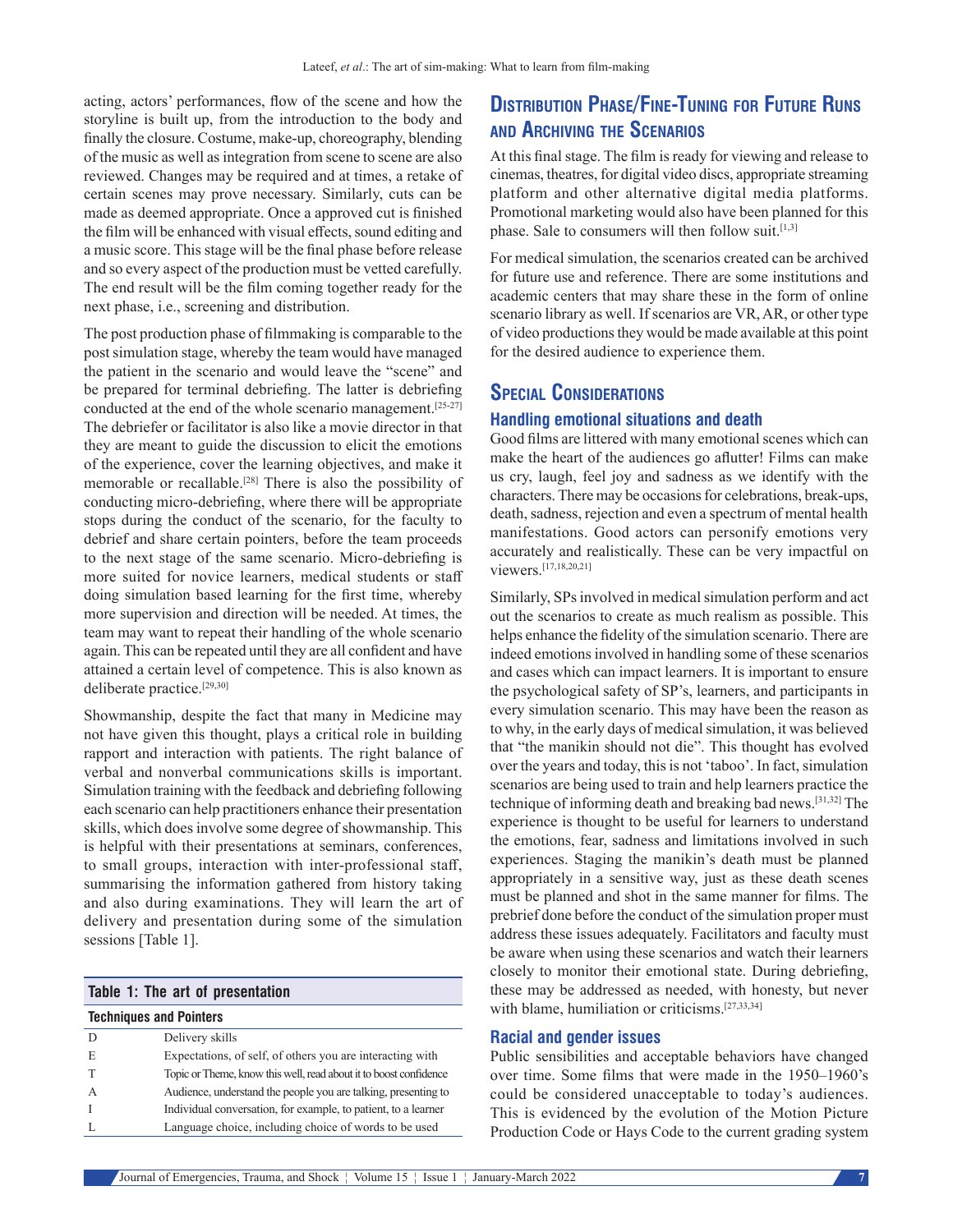of films.[35] Topics that may have been taboo or unacceptable in the past are now routinely included as part of the modern cinematic productions. Issues pertaining to certain biases, discrimination, gender, sexual orientation, race, and religion have been depicted in many movies today. These have to be planned with a heightened degree of awareness and sensitivity. The director must be familiar with all the potential nuances as well as repercussions that may arise. Film critics and observers today are responsible for viewing, taking notes and analyzing the acting, plot, development, writing, directing, and editing. They will use their writing and analytical skills to craft professional reviews, which can affect audiences' decision and interpretation of a film. Racial inequities are also seen in medicine.<sup>[36]</sup> These may be specific and unique to countries and culture. Properly planned simulation can potentially address some of the hidden biases.[37] Similarly, inserting gender identity issues and gender inequality concerns in simulations can help create awareness and address some of the problems.[38] Simulation, similar to the movie industry can be used to address, in a small part, some of societies social ills and help start the dialog.

#### **Movie industry and simulation‑driven development**

The movie industry has sparked off many new and technologically driven developments. It is at the forefront in many aspects of technological trends. Technology will continue to revolutionize the industry from multiple perspectives. Some of these include digital media trends, the use of glasses-free three-dimensional (3-D) technology for movie-goers who dislike the flimsy eye‑wear, use of more virtual and augmented reality applications, whether on its own or integrated into various aspects of a movie. These days may companies are offering 3‑D printed sets and props as well. AI too have made its impact through the use of AI scripts, AI designs and screenplay. In shooting of the film itself, drones have enabled fantastic aerial footages and views, not possible with traditional techniques.[3,39]

From the development and progress made in the arena of medical simulation, areas such as product development have also moved ahead. Expansion of technological advancements, the increased demand for minimally invasive procedures and greater awareness of patient safety issues are also other factors which continue to drive the simulation market growth. Innovation in surgical tools has also been noted to have some push on the market as these similar types of equipment and tools are needed for the simulation-based training and practice. There has also been enhancement in regulatory and safety registration for equipment with time. Industry partners too have assisted practitioners in upscaling quality by their involvement in testing, cost efficiency negotiations, and sharing best practices through their networks. Simulation tools and product development have also kept up to some degree with life sciences product development. All these are important to provide learners using simulation a better, enhanced experience, which is well integrated for practical use. Finally, COVID-19 has also made a significant impact

on medical education globally. It has seen the use of virtual simulation to replace clinical hours, to enhance procedural and clinical skills as well as expand the realm of remote learning.

# **What Medical Simulation Can Learn from Film‑Making**

Medical simulation scenarios are usually very focused and to the point, especially in meeting the set learning objectives. Taking the example of filmmaking, a touch more creativity can make these scenarios come "alive," be memorable and more impactful. These can all contribute towards better learning as well. Some examples of these would include using more descriptive terminology in the conversations (e.g., history taking, in conversations between healthcare staff and patient or relatives), adding more creative and interesting costumes and moulage applications. The creation of the ambience can certainly play a part in the 'immersive component'.<sup>[6,7]</sup>

Films are archived and can be watched again and again, for many years to come. In many simulation centers, the video of each team is kept for use only for that particular team and there is no archiving. Consent is usually taken for the video-taping to be done and subsequently used for the debriefing only.



**Figure 3:** Comparison between film-making and medical simulation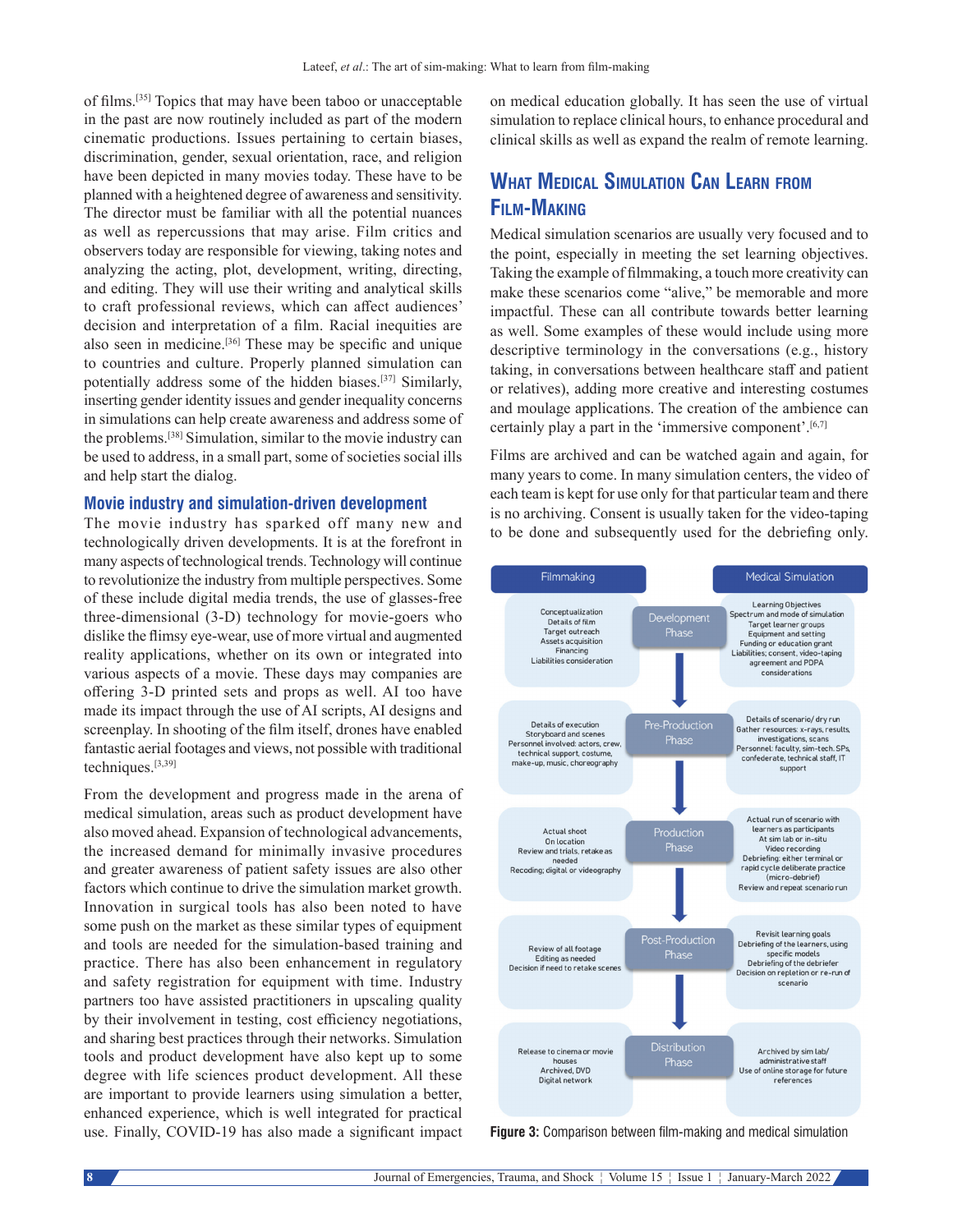| <b>Stages</b>                                                             | <b>Filmmaking</b>                                                                             | <b>Medical simulation</b>                                                      |
|---------------------------------------------------------------------------|-----------------------------------------------------------------------------------------------|--------------------------------------------------------------------------------|
| Development phase/<br>identification of<br>problems and needs<br>analysis | Conceptualization                                                                             | Learning objectives                                                            |
|                                                                           | Details of film                                                                               | Spectrum and mode of simulation                                                |
|                                                                           | Target outreach                                                                               | Target learner groups                                                          |
|                                                                           | Assets acquisition                                                                            | Equipment and setting                                                          |
|                                                                           | Financing                                                                                     | Funding or education grant                                                     |
|                                                                           | Liabilities consideration                                                                     | Liabilities; consent, video-taping agreement and PDPA considerations           |
|                                                                           | The Story                                                                                     | The scenario                                                                   |
| Preproduction<br>phase/setting the<br>objectives                          | Details of execution                                                                          | Details of scenario/dry run                                                    |
|                                                                           | Storyboard and scenes                                                                         | Gather resources: Xrays, results, investigations, scans                        |
|                                                                           | Personnel involved: Actors, crew, technical<br>support, costume, make-up, music, choreography | Personnel: Faculty, sim-tech. SPs, confederate, technical staff, IT support    |
| Production phase/<br>implementation of<br>the simulation                  | Actual shoot                                                                                  | Actual run of scenario with learners as participants                           |
|                                                                           | On location                                                                                   | At sim lab or in situ                                                          |
|                                                                           | Review and trials, retake as needed                                                           | Video recording                                                                |
|                                                                           | Recoding; digital or videography                                                              | Debriefing; either terminal or rapid cycle deliberate practice (micro-debrief) |
|                                                                           |                                                                                               | Review and repeat scenario run                                                 |
| Postproduction<br>phase/debriefing<br>and evaluation                      | Review of all footages                                                                        | Revisit learning goals                                                         |
|                                                                           | Edit, change as needed                                                                        | Debriefing of the learners, using specific models                              |
|                                                                           | Decision if need to retake scenes                                                             | Debriefing of the debriefer                                                    |
|                                                                           |                                                                                               | Decision on repletion or re-run of scenario                                    |
| Distribution phase/<br>fine-tuning and<br>archiving scenarios             | Release to cinema or movie houses                                                             | Archived by sim lab/administrative staff                                       |
|                                                                           | Archived, DVD                                                                                 | Use of online storage for future references                                    |
|                                                                           | Digital network                                                                               |                                                                                |

#### **Table 2: Comparison of film‑making and medical simulation**

PDPA: Personal data protection act, IT: Information technology, SPs: Standardised patients

Archiving these videos is much less frequently done. However, there may be value is doing this as some good video examples can be played back for teaching purposes, to illustrate certain points. Medical moulaging has developed over the years but there is still potential for improvement. Many moulaging techniques used in simulation centers have been developed in the film industry. There are simulation product companies that began as special effects specialists. Simulation technologist may be able to get training from places such as WetaWorkshop, Universal Studios, or Disney movie workshops. Their creativity level is very high and can certainly be applied to health-care simulation.[3,20]

Whilst the film industry has made much advancement, medical simulation is still catching up; from script writing for the scenarios, to refining technology in virtual simulation and serious games. These are all important elements as they contribute toward making the narrative more compelling for learners.[22,23] The SPs used are like the equivalent of film actors and cast [Figure 3 and Table 2]. They can be trained by actors who can share great tips on voice projection, impactful conversations, the best camera angles, and so on.[40]

# **Training of Standardized Patients**

Many programs use either part time actors or general volunteers to help in their SP training for medical simulation. An SP is a person who has been instructed and trained to simulate an actual patient as accurately as possible. This is such that a trained clinician or health-care staff would be unable to tell that it is a simulation. SPs in their various roles help to enhance teaching and learning in medicine. Experienced SPs also help provide feedback to practitioners and learners during debrief. Their participation can help enhance learners clinical reasoning, critical thinking, communications skills as well as self-efficacy skills.<sup>[40,41]</sup>

A formal SP training program must be comprehensive, with a suitable curriculum and leveling. Continuous learning is important for SPs in view of the need for them to cover a wide range of scenarios across a wide spectrum of learners.[34] They may attend acting skills workshop and speech training to enhance their performance. This is an area where there is much to learn from film-making, where the actors rehearse and role play again and again, shooting scenes repeatedly until the perfect on is found. An illustration would be the use of one of the acting techniques, such as method acting. This refers to the range of training and rehearsals that an actor uses to encourage very open, honest and expressive performances through identification with and deep understanding of a character's inner motivations and emotions. There are also other methods available to help with the embodiment of certain characters, which can be very useful for an SP to go through. For SPs, video playback is also very useful for them to understand the requirement and even the smallest nuanced performance needed with medical scenarios. Training is indeed the mother of consistency! For any given scenario or for high stakes use of SPs, it is very crucial for them to have consistency and standardization to ensure fairness in learner assessment and exposures.[41-43]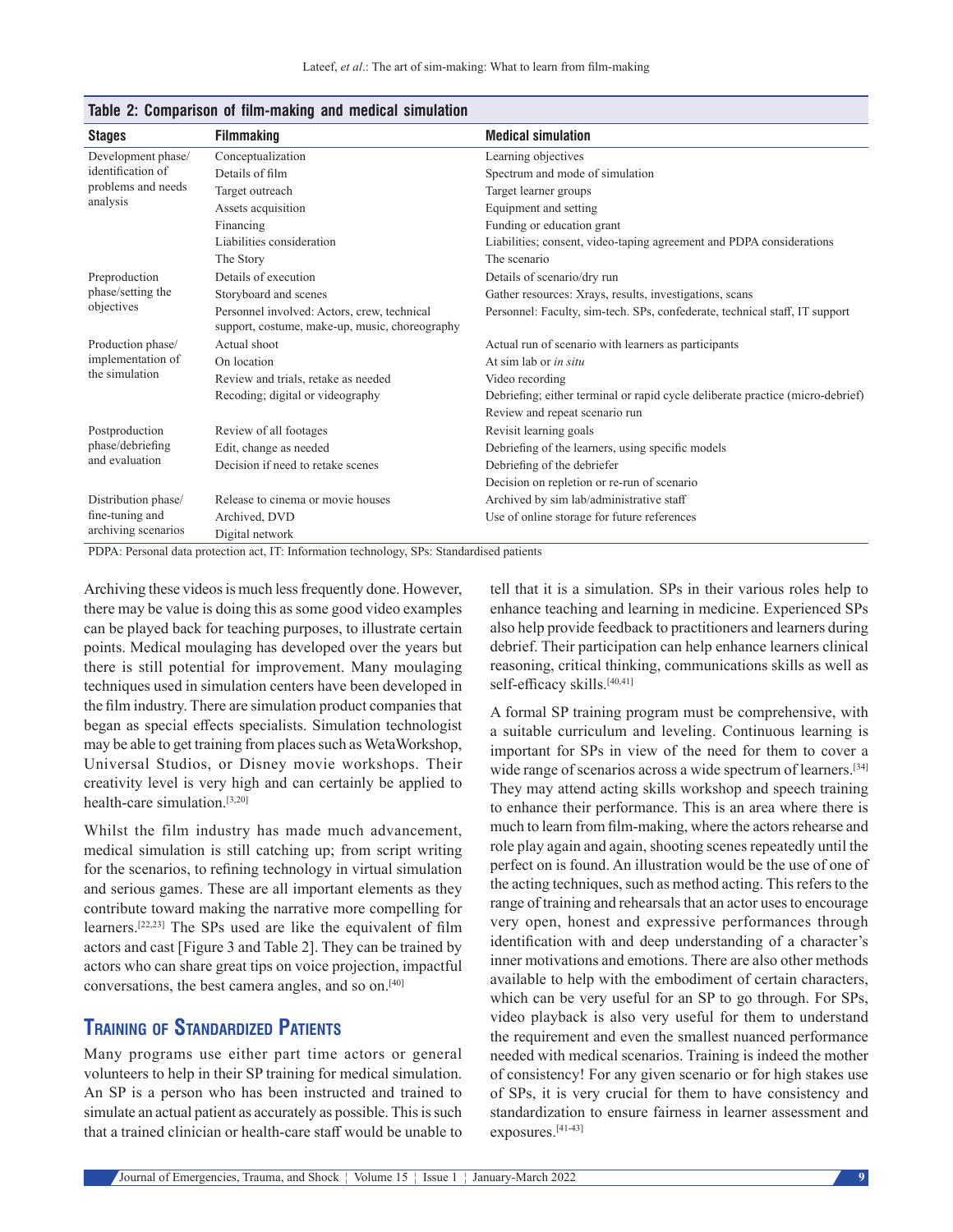#### **The "Culture"**

Culture represents the social domain of practice, whether it is in health care or in the film industry. It reflects strongly, our beliefs, customs, and "way of life." It is crucial to ensure the cultural aspects of things are handled sensitively in movies or in the conduct of medical simulation. Issues often overlooked and thought to be minor can have significant impact if not filmed and portrayed accurately. It may then inadvertently turn out to be offensive to some segments of society. Choice of words, greetings, dressing, comments in specific contexts, nuanced practices, and others are important considerations. Similarly, in medical simulation, Asian learners may tend to be less vocal, tend to open up and share less on their reflections, lack eye contact so as not to show disrespect to faculty and teachers. It is also important to be aware of cultural considerations from planning to delivery of simulation content. Cultural and racial concerns should not be overlooked as they can be distressing to participants.[44,45] Just as film crew in many parts of Asia are multi-ethnic, simulation-based faculty and learners both can have different cultural backgrounds and upbringing.<sup>[46]</sup>

### **Conclusion**

Film-making is an art that requires a keen eye and years of practice to master. As an industry it has progressed and effected strong mass appeal from audiences globally. Medical simulation on the other hand, has more limited applications compared to movies and films but the repertoire of impact is expanding and continues to develop. For example, the COVID-19 pandemic has given simulation and technology enhanced education a powerful boost. The rest of the journey will be up to us, the simulation champions. As movies and film-making evolve, medical simulation also needs refreshing. A good movie will leave the audience remembering the characters and powerful storyline. A good medical simulation scenario, on the other hand, must be accompanied by impactful debriefing as well as repetitive practice…… so that we can all get better, the next time.

# **Financial support and sponsorship**

### Nil.

#### **Conflicts of interest**

There are no conflicts of interest.

### **References**

- 1. "Filmmaking". Available from: https://www.meriam-webster.com/ dictionary/filmmakingg. [Last accessed on 2021 Dec 13].
- 2. Cinematography: The Art of Photography and Camerawork in Filmmaking. Defining the Art and Craft. Available from: https:// studiobinder.com/blog/what-is-cinematography. [Last accessed on 2021 Dec 13].
- 3. Piccirillo RA. The Technological Evolution of Filmmaking and its Relation to Quality in Cinema. Vol. 3. Filmmaking; 2011. Available from: https://www.inquiriesjournal.com/keyword/filmmaking. [Last accessed on 2021 Dec 13].
- 4. Virtual Environments are being Used Everywhere. The Economist. Technology Quarterly Oct; 2020. Available from: https://www. economist.com/tecnology-quarterly/2020/10/01/virtual-environments-

are-being-used-everywhere. [Last accessed on 2021 Dec 13].

- 5. Foronda LL. What is virtual simulation? Clin Sim in Nursing 2021;52:8.
- 6. Temizer S. The state of the art and the future of modelling and simulation systems. J Aeronaut Space Technol 2007;3:41-50.
- 7. Lateef F. Simulation-based learning: Just like the real thing. J Emerg Trauma Shock 2010;3:348-52.
- 8. Sanko J, Mckay M. Participation in a system-thinking simulation experience changes adverse event reporting. Sim Healthc 2020;15:167-71.
- 9. Zackoff MW, Cruse B, Rashmi D, Sahay RD, Fei L, Saupe J, *et al*. Development and implementation of augmented reality enhanced highfidelity simulation for recognition of patient decompensation. Sim Healthc 2021;16:221-30.
- 10. Lateef F, Too XY. The 2019 WACEM expert document: Hybrid simulation for training in healthcare simulation through mixing and matching. J Emerg Trauma Shock 2019;12:243-7.
- 11. Lateef F, Suppiah M, Chandra S, Too XY, Darmawan W, Peckler B, *et al*. Simulation centres and simulation-based leanring during the time of COVID 19: A multicentre best practice paper by the world academic council in emergency medicine. J Emerg Trauma Shock 2021;14:3-13.
- 12. Zyda M. From visual simulation to VR to games. Computer 2005;38:25-32.
- 13. Asgari S, Scalzo F, Kasprowicz M. Pattern recognition in medical support decision. Biomed Res Int 2019;2019:6048748.
- 14. McGhaghie WC, Issenberg SB, Cohen ER, Barsuk JH, Wayne DB. Does simulation-based medical education with deliberate practice yield better results than traditional clinical education: A meta-analytic comparative review of the evidence. Acad Med 2011;86:706-11.
- 15. Lazzara EH, Benishek LE, Dietz AS, Salas E, Adriansen DJ. Eight critical factors in creating and implementing a successful simulation program. Jt Comm J Qual Patient Saf 2017;40:21-9.
- 16. SMART Goals: A How to Guide. University of California. Available from: https://www.ucop.edu/local-human-resources/ file/performanceappraisal/Hw%20to%20write%20goals%20v2.pdf. [Last accessed on 2021 Dec 13].
- 17. Malik SA. Simulation versus video film are methods of teaching. J Nurs Health Sci 2014;3:9-14.
- 18. Davies R. The art of simulation. J Simul 2008;2:17.
- 19. Posher GD, Naik VN, Chew RE. Realism and the art of simulation. In: Clinical Simulation. 2nd ed., Ch. 36. Gilles Chiniara: Academic Press; 2019. p. 531-8.
- 20. The Evolution of Disney Films from Snow White to now. Available from: https://www.hollywood.com/movies/the-evolution-of-disneyfilms-from-snow-white-to-now-60557826/#/ms-22719/1. [Last accessed on 2021 Dec 13].
- 21. Piccirillo RA. Career Snapshots: The Film Director: A Human Lens. Vol. 2. Inquiries; 2010. Available from: http://www.inquiriesjournal. com/articles/196/career-snapshot-the-film-director-a-humn-lens. [Last accessed on 2021 Dec 13].
- 22. Lateef F. From data to stories: Humanising medicine in the age of technology. Educ Med J 2014;6:236.
- 23. Lateef F. Maximising learning and creativity: understanding psychological safety in simulation-based learning. J Emerg Trauma Shock 2020;13:5-14.
- 24. Howe J, Puthuwara J, Hoffman D, Kowalski R, Weldon D, Miller K, *et al*. Development of Virtual Simulation for Medicine Team Training: An Evolution of Key Features. Vol. 7. Proceedings of the International Symposium on Human Factors and Ergonomics in Healthcare; 2018. p. 261-6.
- 25. DeJong T. Cognitive load theory, educational research and instructional design. Some food for thought. Instr Sci 2010;38:105-34.
- 26. Fanning RM, Gaba DM. The role of debriefing in simulation-based learning. Simul Healthc 2007;2:115-25.
- 27. Kiili K. Digital game-based learning. Towards an experiential gaming model. Internet Higher Educ 2005;8:13-24.
- 28. Levett-Jones T, Anderson P, Reid-Searl K, Guinea S, McAllister M, Palmer L, *et al*. Tag team simulation: An innovative approach for promoting active engagement of participants and observers during group simulations. Nurse Educ Pract 2015;15:345-52.
- 29. Rudolph J, Simon R, Raemo DB. Which reality matters? Questions on